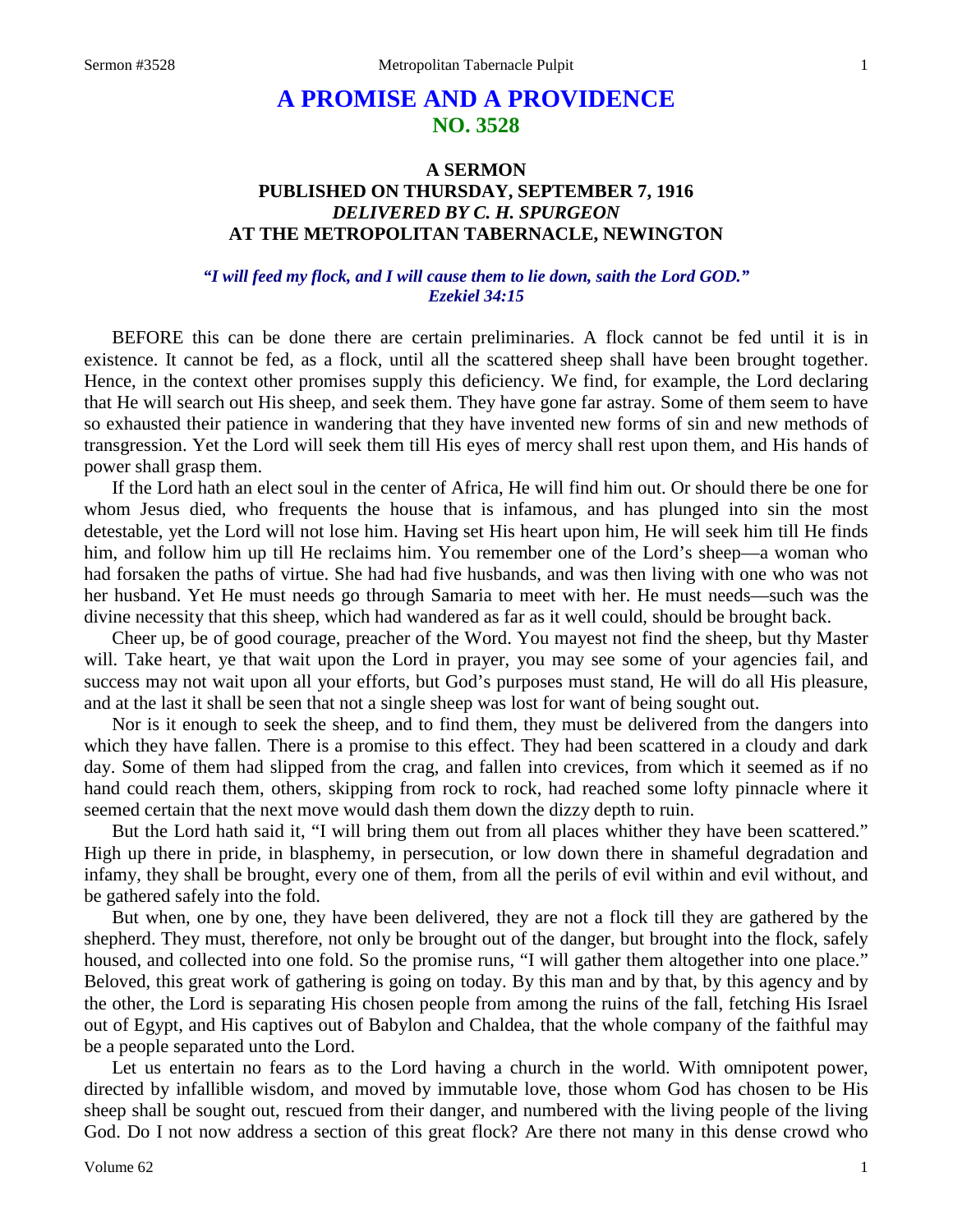belong to that seed which the Lord hath blessed? Can there fail to be a rich vein of comfort to such in this promise, "I will feed my flock, and I will cause them to lie down, saith the Lord GOD"?

Our text has in it a double blessing. By way of division, we will emphasize each word, and endeavor to draw out the fullness of its meaning. To take the last word, first, "My *flock"* is—

#### **I.** A NOTE OF DESCRIPTION.

It describes God's people *distinctively,* separating them from all other people. They are not ravenous like lions, they are not crafty like foxes, they are not swift like the hare, they are not foul like the swine, they love not carrion like the raven. They are timid, trembling, weak, but they are clean, and they love clean feeding. They are gentle, they have no guile. When sovereign grace has renewed and changed them, you may easily distinguish the Lord's sheep from the world's goats. Naturally, these sheep of the Lord have the infirmities of sheep—prone to go astray, they are fearful, weak, and liable to disease.

It is said that man, a horse, and a sheep are liable to more diseases than any other creatures. Certainly sheep have many contingencies. They are prone to infect others with their ailments. As to going astray, they are so gregarious that if but one sheep leaps the wall, the whole flock must go after him. The Lord's people, in a state of nature, are very much like sheep as to their infirmities, and when converted, they are like sheep for their meekness and gentleness. Then they can suffer without repining, they can follow the Shepherd, for they know His voice, and a stranger will they not follow, for they know not the voice of strangers.

This word is thus distinctive, it sets out a people who are no more to be mistaken for any other people than sheep are to be mistaken for wolves or lions. Question thyself, my hearer, whether thou art one of the Lord's sheep. Hast thou given thyself up to His care? Dost thou follow at His bidding? Dost thou desire to be washed in His sheep-washing? Art thou desirous that He should make thee to feed and to lie down in His green pastures?

Nor is the word merely distinctive, it is likewise *collective*. It is not said, "I will feed my sheep one by one," but "I will feed my flock." The Lord has only one flock, and so in this world He has only one church. "Well," says one, "we see twenty denominations." Thank God for it. I am not one of those who would deplore the fact that different brethren are set for the defense of different parts of the truth. Can you doubt that when Christ prayed that His people might be one, He was heard? It were almost blasphemy to think that His petition was denied. Very well, then, they are one. If the intercession of Christ prevailed, then the church is one today.

I do not believe for a moment that the oneness which Christ intended was ever a oneness of opinion, or a oneness of form of worship, any more than a oneness of association, congregating them together in the same building. It was a mystical, secret, vital unity, which does exist in the church of God at this very day. Brethren, all believers are really and truly one. When their souls are in a glow with divine love, and their hearts speak out of the fullness of their emotion, the unity of the one flock becomes palpable. The little divisions in the church of God that challenge your notice are like little cracks upon the surface of the earth, the rock is not cracked. The divisions that we have in the churches are only little skin wounds, the body is not divided. "Not a *bone* of Him shall be broken."

The great body of Christ still remains indissolubly one. And here tonight, be we Independent, or Baptist, Presbyterian, Episcopalian, or Methodist, if we are one with Christ, we must be one with one another. After all, the Catholic is right in the expression, while he is wrong in the meaning he attaches to it, when he says there is no salvation out of the pale of the church. Referred to any worldly policy, it is a lie, but in sober truth, outside of the one indivisible church of Christ rightly defined, there can be no salvation.

But thanks be unto Christ, every soul that knows the voice of God, the Good Shepherd, and follows at His beck and call, belongs to the one flock, soon to be gathered into the one fold. Note, then, the distinctive and the aggregate description, they are sheep individually, and they are, collectively, a flock.

But here is—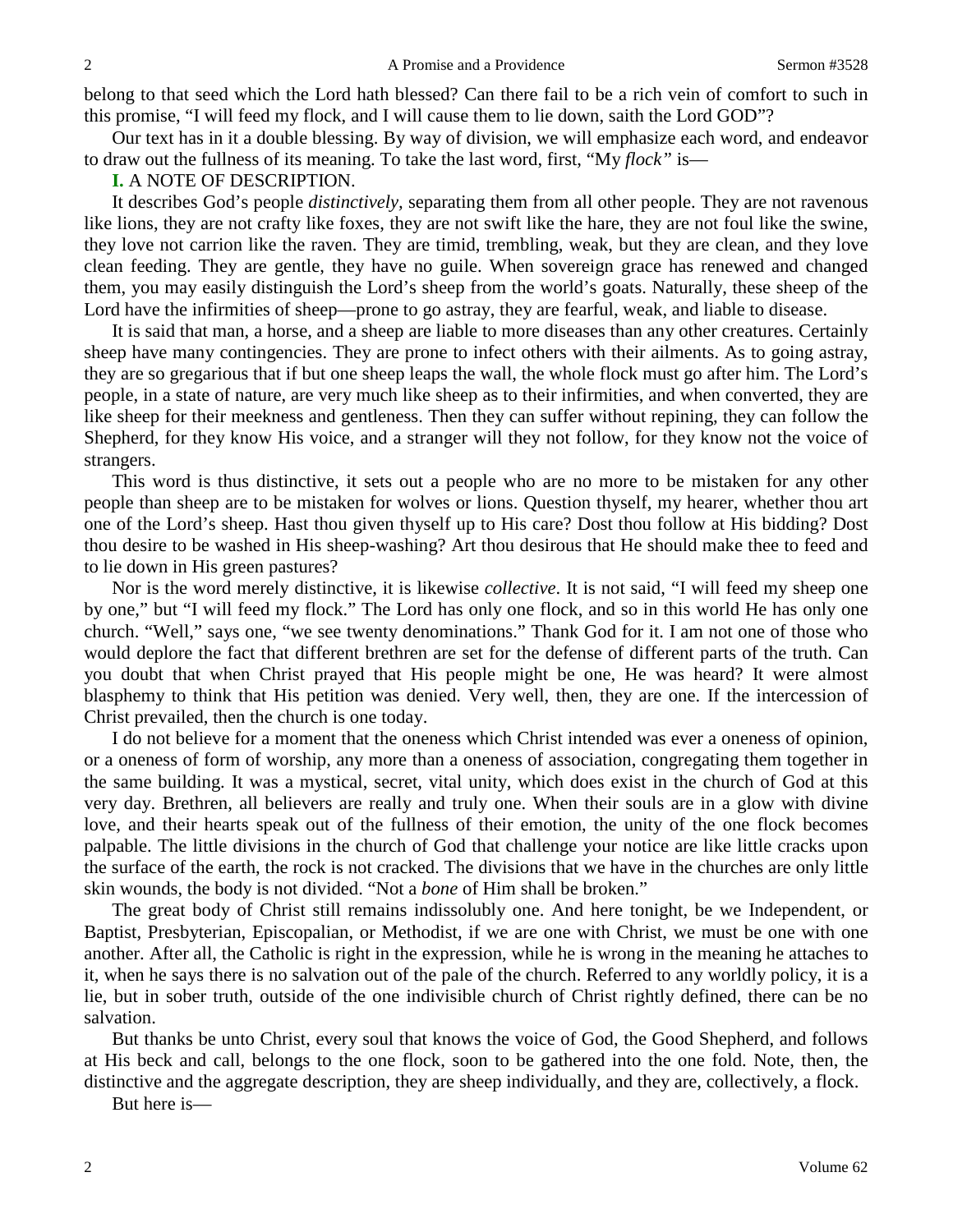Oh! that sweet word "My"! "I will feed *my* flock," not the devil's flock, let those goats browse where they will; not the world's flock, let them wander on its own mountains of vanity, but "I will feed *my* flock."

Beloved, if we be the Lord's people by faith, remember we are His by eternal election. He chose us or ever earth's foundations were laid. He took us unto Himself to be the jewels of His crown, and the delight of His soul. Before the channels of the sea were digged, or the sockets of the mountains were formed, long before the sun had scattered the thick darkness, our names were written upon the hands of Jesus. We are His, too, by purchase. Think of the price He paid for us! I am dwelling upon this to make you see how true it is that *He* will feed us. Did He choose us, did He buy us, and will He not feed us?

#### *"Count the purple drops and say, 'Thus my sins were washed away.'"*

Thus I, a captive, was set free. Thus I, impounded by the law, saw the gate of the pound opened, and I, the sheep of Christ, came out to lie down in His pastures. You are His by ties of blood, as well as His by purchase, and you are also His by power. He won you, fought for you, and made you His lawful captives. You held out as long as you could, but at last you cried, "I yield, Almighty Love, Thou hast overcome me, now I bow myself to Thy silver scepter, willingly Thy subject."

Oh! how hard it was for Christ to get some of us! Like wandering sheep, we strayed here, there, and everywhere, and when the Shepherd came and began to grasp us we struggled to get free, struggled for that awful liberty which would have been our ruin, but glory be to God, He would have us, He took us upon His shoulders, He carried us home rejoicing, and this day we own it was the victorious love of Christ which made us His. Ay, and we are His by our own free consent.

Would you be another's if you could? Oh! if there could be a divorce court held between your soul and Christ, would you sue for a division? Say, my soul, if the branch could be cut off from the Vine, wouldest thou wish to be severed from Him now? For His sake canst thou suffer shame, and spitting, and rebuke, and poverty? Say, for His sake canst thou count the world's treasures to be as dross, and all its pomp and glory but as sounding brass and as a tinkling cymbal?

I know thee, thou sayest, "Truly, by His grace, I can, for He is mine, and I cannot let Him go, He holds me so fast, and He has proved unto me a love which many waters cannot quench, neither can the floods drown it." Thus you see, beloved, that that word of discrimination, "My," has a good and grateful tone about it. "I will feed *my* flock." Go, you who do not belong to God, and find such food as you can gather, but ye who are the Lord's own peculiar ones, take this for your consolation, "I will feed *my* flock."

The next word, going backwards, is—

**III.** A WORD FULL OF CONSOLATION—"I will *feed* my flock."

Yes, He will supply your temporal needs. You may run short, but you shall never want. When the garment has got to be threadbare, then He will find you another.

I recollect one instance of providence of which I was the almost passive agent. It was the case of a brother Christian and minister. I was staying in a country town, and it was requisite to borrow an edifice for the preaching. One chapel could not be had, for the preacher was not high enough in doctrine, and another chapel could not be had for the whim of some of the deacons. But there was one little chapel which the minister very willingly lent, for he said, "Oh! yes, to a fellow servant of my Lord and Master, I will cheerfully open the doors."

The preacher of that night noticed that the minister of that little chapel wore a threadbare coat, and he observed that in his house there were signs of poverty. Twelve shillings a week was the good man's income—all that his flock could raise him. After the preacher had done his sermon, he said, "Perhaps the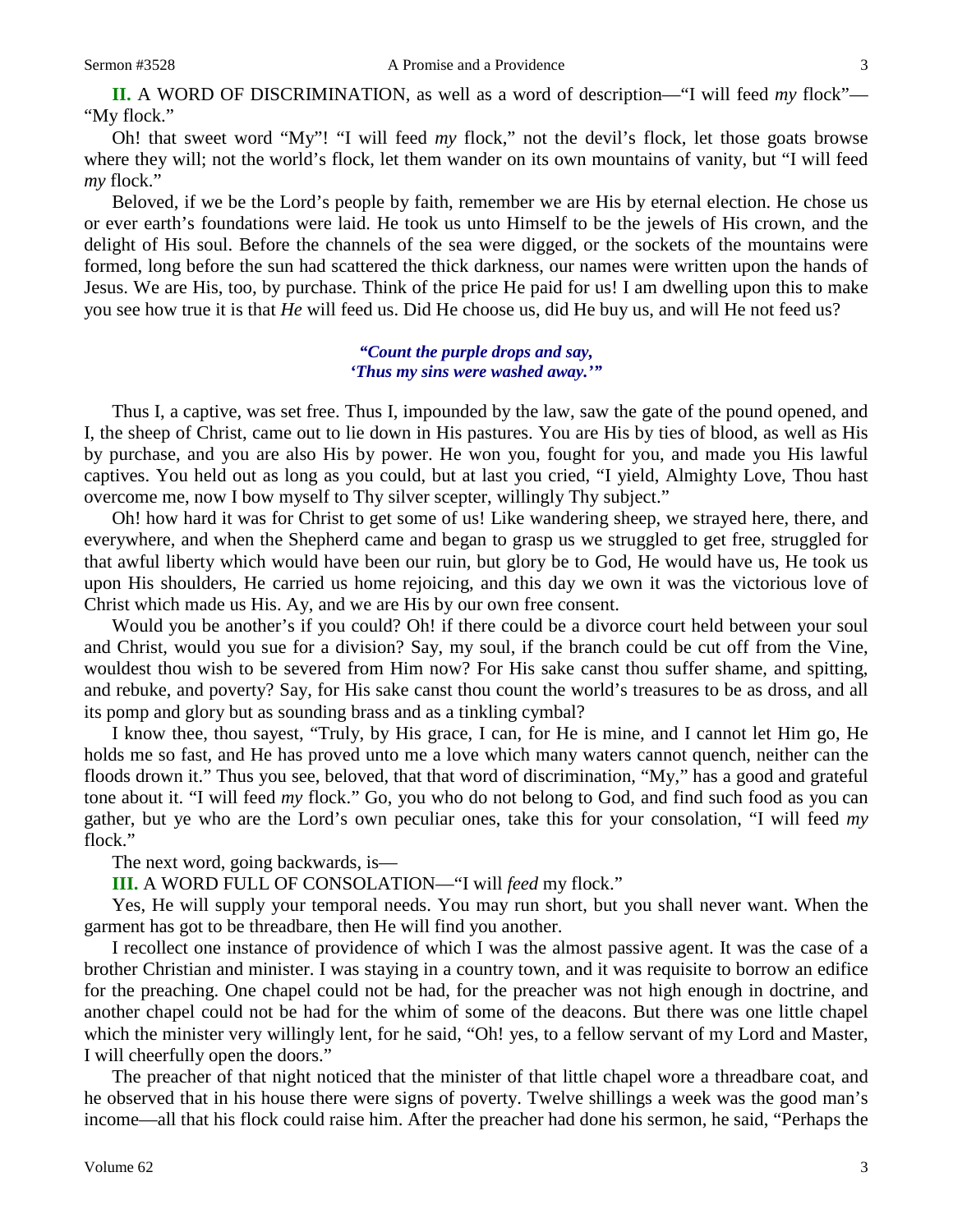minister here will pardon me if I say that his clothes are getting much too shabby, and I think it would be a good thing for us all to contribute and buy him a new suit of livery." 'Twas done, and when I said to the minister, "I hope you will pardon me for such an impertinent remark?" "Pardon you!" he said, "why the Lord always finds me fresh clothes when my things wear out, and it is always some such manner as I never dreamed of."

The good man is in heaven now. I believe that suit of livery just lasted him till he put on the white garment before the eternal throne. Depend upon it, that as it was with him, so, if you believe in your Master, it shall be with you. He will give you food and raiment, that is all He has promised you, and if you get that He will be as good as His bargain, and you must not murmur at your fare.

"I will *feed* My flock." The sense, however, is mainly spiritual. It does not say the Shepherd shall feed them, but "I will feed them, saith the Lord," and He says that He will feed them with good pasture. Good doctrines, comfortable promises, sweet encouragements, tender words of exhortation, gentle notes of warning—these shall be their daily food. And mark it, He says He will feed them on the high mountains.

Some of His sheep do not like to go up such lofty heights. Dear, dear! how many faithful souls are frightened at the very mention of high doctrine. Election is one of those mountains where grass grows of the very sweetest kind, but there are some of the flock who do not like to go there to feed. But the best food is on these high mountains. If your feet shall know how to stand on the craggy heights of immutable and eternal love, if you shall know how to climb up yonder into the great decrees of God, if you can take hold of His covenant, if you can contemplate the divine purpose which is sure to all the seed, you will find these to be the very sweetest and most satisfying spiritual food that is to be found on this side the Jordan.

"I will feed my flock." Ah! sometimes God's people are placed where they have a very un-nutritious ministry, and then He feeds them in some other way. Their own private readings become a consolation to them. When, at times, some of the Lord's people are sick, laid on their beds, unable to go up to the house of prayer, this promise, "I will feed my flock," proves quite as true to them at home in their seclusion as it is here in our joyous gatherings. If you neglect the means of grace, in vain you expect a blessing, but if you are lawfully detained from them, plead the promise and expect its fulfillment—"I will feed my flock."

Are you just going to New Zealand, or are you just about to take a voyage to Australia, my beloved sister, my dear brother? God will feed you there. I know not how. You may be up in the back settlements, or in the bush, and have but little opportunity of meeting with the people of God, but still remember, "I will feed my flock."

You are going on a long sea voyage, are you, and there are but few on board to encourage you? Well, take the promise to your God, "I will feed my flock." Or are you moving away from this church, which has been like a hothouse to you, and going into some country village where there is no Gospel preaching? Never mind, brother, if God sends you there, lay hold on Him by faith with these words, "I will feed my flock," and He will feed you, and you shall have enough and to spare. In the time of famine you shall be filled, and in the day of scarcity you shall be satisfied. "I will feed my flock."

Again going backwards, let us take the next—

#### **IV.** A WORD WHICH IS FULL OF ASSURANCE.

"I *will* feed my flock." "I will, I will, I will." See how positively He speaks. Not "I think I will," not "I may," but "I will." Beloved, these "shalls" and "wills" are the very marrow of the Gospel. They make the strength of it. Take away the "shalls" and "wills" out of the Bible, and put in conditional "ifs," and "buts," and "peradventures" in their place, what a desolate appearance it would present! These "shalls" and "wills" stand like Jachin and Boaz, the great pillars of the Temple, right at the entrance gate, and we must see to it that we never give up these potent "shalls" and "wills," but hold fast and firmly to them.

"I will feed my flock." "But," says one, "are not some of the flock lost?" Read the verse, He says, "I will seek them, and I will feed them." "They may be lost, but if they have backslidden I will bring them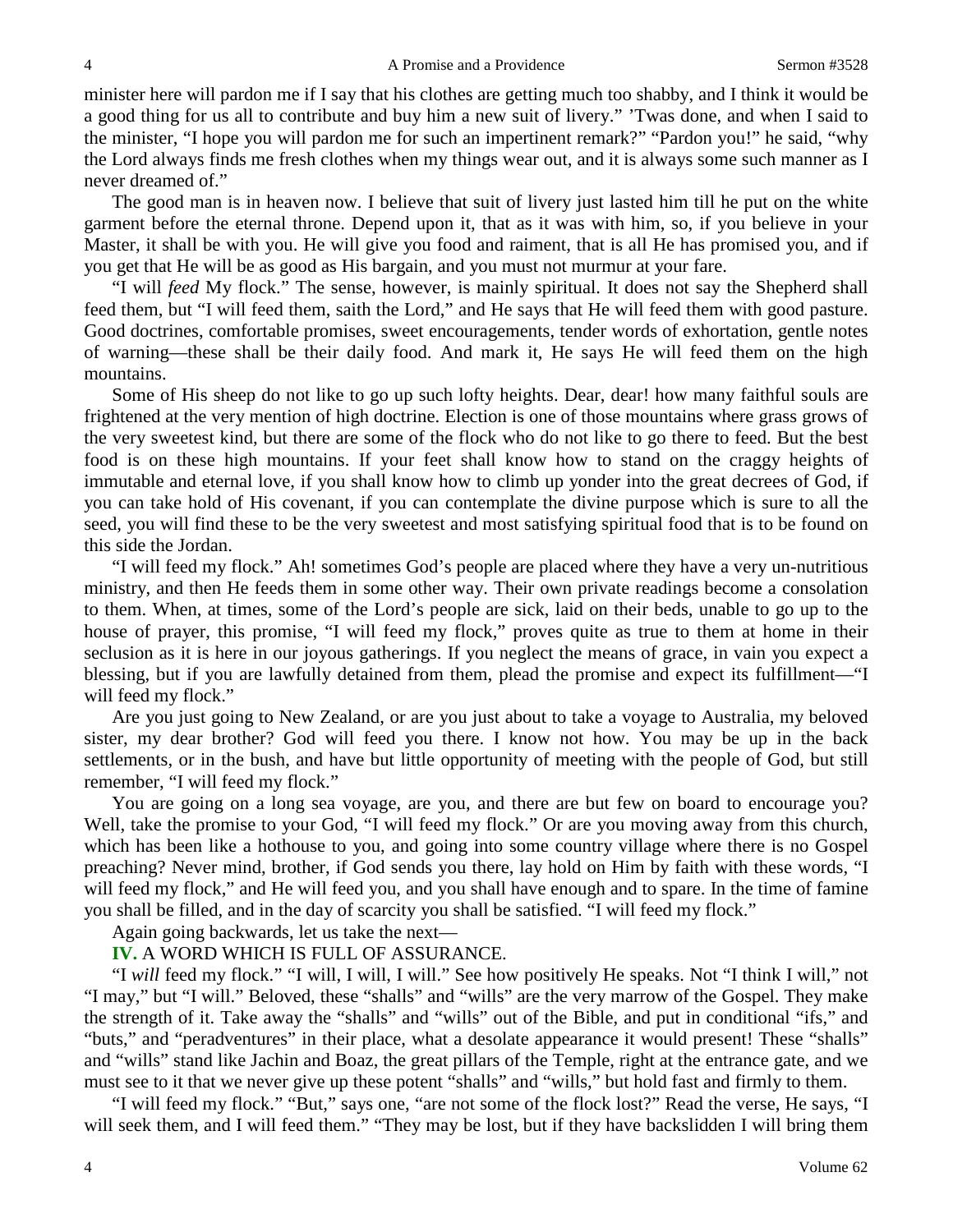back. If, like Peter, they have denied Me to My face, I will forgive them. If they have played the harlot, like Israel of old, and gone astray from Me, yet I will bring them back, for I will feed My flock." He cannot feed them unless He does bring them back, but "I will feed My flock, I will bring back all the wanderers who have been bought with blood. I will." The adversary says they shall not be brought. "I will, I will," says the Lord. "Nay, but," says proud flesh, "I will not be brought." "I will," says the Lord, and God's "I will" is infinitely mightier than all the hosts of darkness and powers of corruption.

But, Lord, there are some of them who have been driven away, legal preachers have driven them from Christ, their doubts and fears, their sins and trespasses, have driven them away. "But I will feed My flock, every one of them, for I will bring them back again, they shall have all their old comforts back, their joys and hopes shall be restored to them, I will feed My flock."

But, Lord, some of them are broken, some cruel blow has broken a leg, or some other limb of some of Thy sheep. "But I will feed My flock, I will bring them back, and heal them." You may be broken in heart, and your faith may be weak, and your graces spoiled, but this stands good, "I will, I will feed My flock." But, Lord, they are infected with disease—so runs the passage—"they are weak"—they have got some disease common to Thy sheep. "I will heal them," says the Lord, "for I will feed my sheep."

My dear friends, it is not possible for an heir of heaven ever to get into such a state that God cannot save him, and should he be allowed in sovereign forbearance to wander to the utmost excess of sin, if he were even in the very jaws of the destroyer, yet our Savior, like another David, would pluck the lamb out of the jaw of the lion, and tear it away from the paw of the bear. As long as thou art out of hell, sinner, have hope, and believer, if you should sink in deep waters and be swallowed up of the Devourer, still, like Jonah, shalt thou be able to say, "Out of the belly of hell cried I, and thou heard me." "I will feed my flock."

Oh! that you who are doubting and fearing would lay hold on this, "I will, I will, I will." Your flesh and carnal reason will doubtless say, "Well, I hope and trust." Away with your hoping and trusting, do not halt and hesitate, but believe it. If God says He will, who are you that you should entertain a suspicion? You shall be fed, God's Word cannot fail you. "I will feed my flock."

#### Moreover, this is—

#### **V.** A WORD OF DIVINITY.

*"I* will feed my flock." Who is this that says, "I will"? When a man says, "I will," it is often braggart impudence, but when God says, "I will," and "you shall," such words are expressive alike of sovereign determination and irresistible power. Christian, see who it is that makes the promise, and mark who it is that will fulfill it, *"I* will feed my flock."

Do you complain that you cannot feed under such and such a minister, the Lord promises, *"I* will feed my flock." Here you have divine infinity to be your supply, here you have divine immutability to be your guarantee, here you have divine omnipotence to be your aid, and divine wisdom to be the measure of the supply which shall be afforded to you. Trust in the Lord and do good. When JEHOVAH says, "I will," banish every doubt and fear, and now, for time and for eternity, cast thyself upon thy God. He says, "I will feed my flock," let us reply, "The LORD is my shepherd."

Passing on to the second clause of the verse, *"And I will cause them to lie down, saith the Lord GOD,*" you will please observe that this further blessing is intended to make amends for the harshness of the false shepherds. They would never let them lie down quietly. Their custom was always to drive, drive, drive, or else to seize, and fleece, and slay. But the Lord says, "I will cause them to lie down," and so redress their wrongs. For all the weariness they have suffered in the past, they shall have calm repose in the future.

You know how apt the legal preacher is to whip his hearers with—"Do this," and "Do that." You know how certain Calvinists whip their hearers with, "If you have felt this," and "If you have experienced that," you may be saved. But the Lord Himself always makes His people, when they come fully to confide in Him, to lie down in a good fold, and to feed in a fat pasture.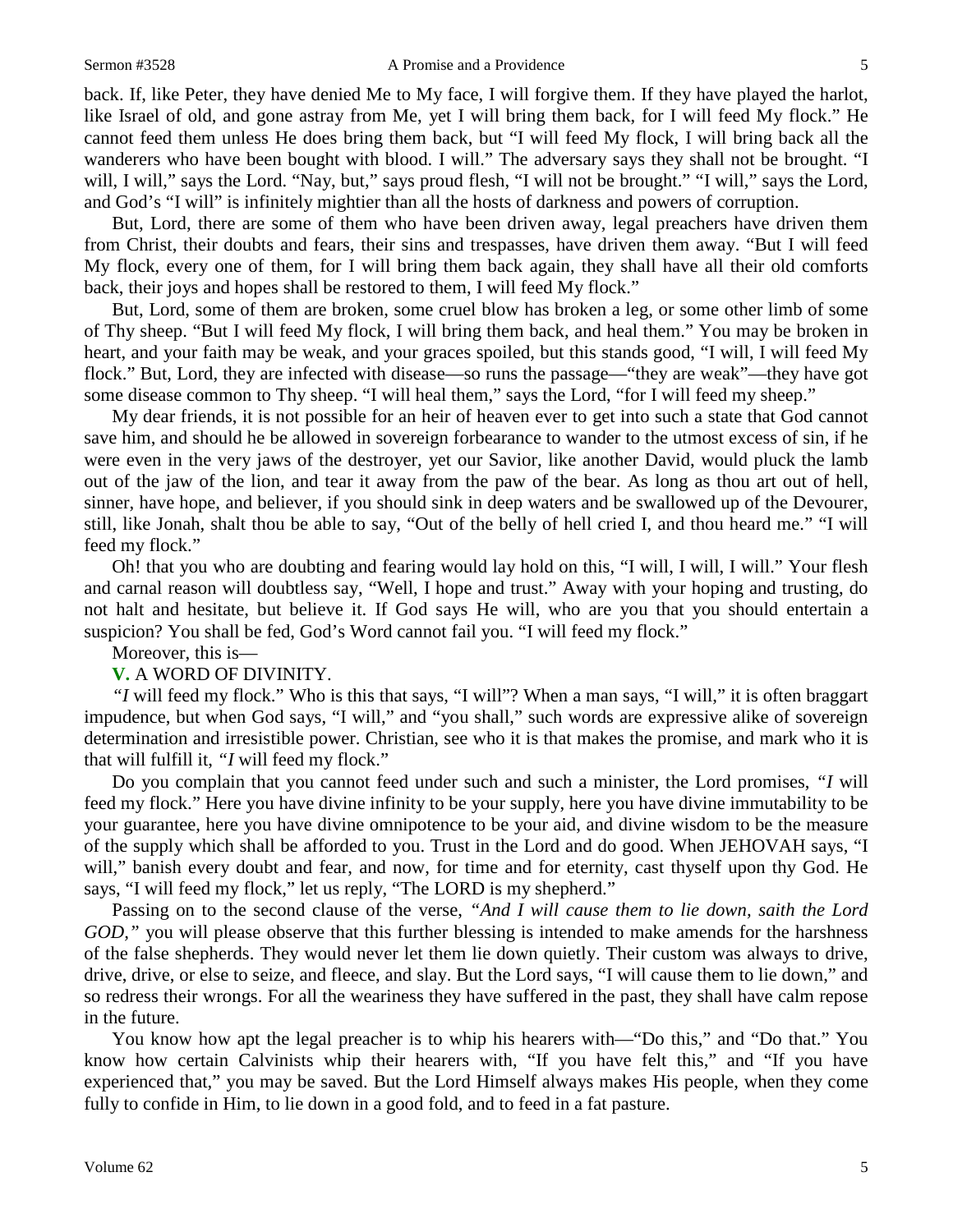When the Lord reveals to you that He has loved you with an everlasting love, is not that a good place to lie down in? When He tells you that having so loved you, He will never cast you away, is not that a good place to lie down in? When He tells you that your warfare is accomplished, and that your sin is pardoned, is not that a good place to lie down in?

Or supposing the message to be that Christ has brought in an everlasting righteousness, and that you are accepted in the Beloved, is not that a place to lie down in? Let Him say to you, "You are my sons and my daughters, and I will be a Father to you"—is not that a place to lie down in? Well, He does say all this to every one of you who has been brought to trust under the shadow of the wings of the Lord God Almighty. Your faith in Jesus is the evidence that He loved you before the world was, and He will love you when the world shall cease to be, His righteousness is imputed to you, and you are saved, completely saved, and heaven is as surely yours as though you now wore the crown of gold. Is not this a place to lie down in?

Still more, He not only gives you a place to lie down in, but He also causes you to lie down. You know, dear friends, it is one thing to have a promise, and quite another thing to live on it. Why, I am such a fool sometimes that though I know the sweetness of the covenant, I cannot partake of it, though I understand the sense and the preciousness of the promises, yet I cannot get a grip upon them.

I remember when once talking to a captain on board his vessel, and telling him of the promises, he said to me, "Ah! sir, the promises of God are very much like those posts by the riverside, strong posts driven in by the corporation of a country town, you see, if I could once get my cable right round them, it would hold my ship, but then that is the job to get the cable round them." So it is, but then the promise supplies this want, "I will cause them to lie down, I will shed abroad the love of Christ in their hearts, I will make their peace like a river, I will come to them with such fullness of mercy, such overflowing of My communion, that their souls shall not dare to be afraid, they shall be sweetly hushed as a child is dandled to sleep upon its mother's knee. I will not suffer a fear to vex them, I will send them such balmy breath from My own loving lips that their fears shall all fly away. I will cause them to lie down."

Ah! and thanks be to God, some of us know what this means, for we have had to lie down. My soul has fed for a whole year on one promise. I know not why it was given to me, but I had it, "His soul shall dwell at ease," and my soul did dwell at ease. What had I else but to be at ease? My sins forgiven, my heaven secure, Christ mine, God mine, this world mine, worlds to come mine—why should not I dwell at ease? And beloved, many of you too, some of you at least, know what it is to enjoy the same peace. You can walk up and down the world, and look into the grave, and not be afraid of it. You can stand by a sickbed, and long for evening to undress, that you may rest with God.

You have such pure calm that business does not fret you, you can leave it with your Lord, casting all your care on Him, for He careth for you. Nay, you have such joy unspeakable that sometimes you could even shout for joy, for the love, the sweet love, the precious love, the unspeakable love, the everlasting love, which Jesus has manifested to you.

But there is another flock. Hear it and tremble. There is another flock. They never get fed at all, or if they do, it is only on empty husks. It is the devil's flock. Sinner, you are of his flock, and he only feeds you upon mere shams, pretenses, delusions, lies. He never causes you to lie down, you know you can never lie down.

Your sins never give you any quiet. "Who hath woe? Who hath redness of the eyes? They that tarry long at the wine." Who hath uneasiness? Who hath pangs of heart? The midnight sinner. Who is he that quivers at the fall of a leaf? Who is he whose cheek turns pale in a storm? Who is he that quivers when but a little sickness gets hold upon him, and flies to the physician? Who is he that dares not think on death? Who is he that goes to the theater or to the ballroom to quiet his terror, and to keep his conscience from being heard? Who is he whose end is destruction, whose god is his belly, who glories in his shame? He is here, he is here listening to my voice. Oh! sinner, it is time that thou shouldest change thy master!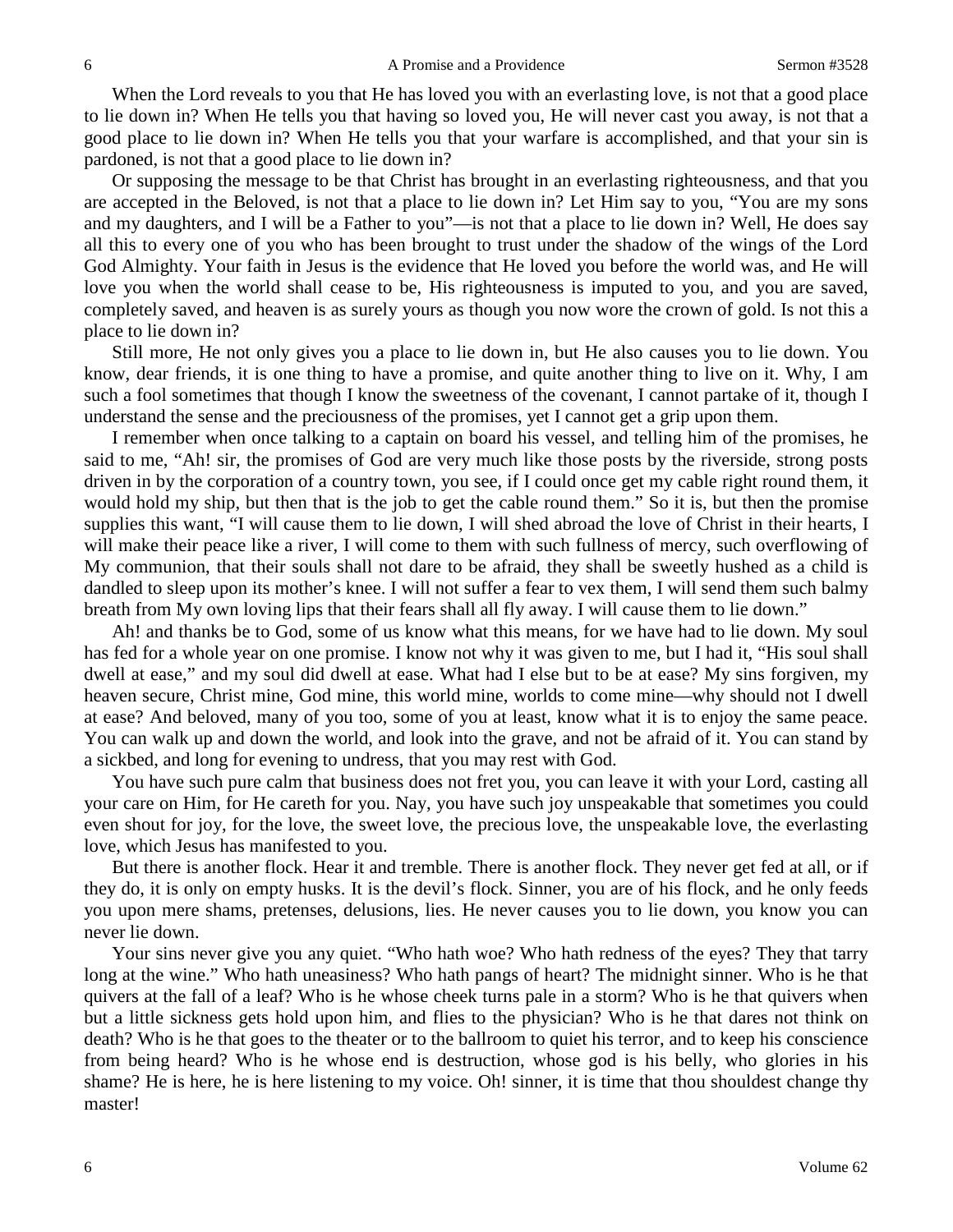I remember an old salt, after listening to a certain sermon, coming with tears in his eyes into the vestry and saying, "Sir, I have served under the black flag for sixty years, and I think it is time I ran it down, and had a new one." I think it is time you did the same, sinner. The wages of sin is death. Fly from this tyrant master.

Immanuel, the bright Prince of Glory, is willing to enlist you into His army. Though they are no conditions, I will tell you the terms. The terms are these, "Believe in the Lord Jesus Christ, and thou shalt be saved." To believe is simply to trust, to believe Him to be true. Trust your soul on Him, when you can do that, you are a saved man. Whatever your sins may have been, or now are, the moment you believe in Jesus you are a partaker of this precious promise, "I will feed my flock, I will cause them to lie down, saith the Lord GOD." God grant it to every one of you! Amen.

#### **EXPOSITION BY C. H. SPURGEON**

#### *DEUTERONOMY 33*

**Verse 1.** *And this is the blessing, wherewith Moses the man of God blessed the children of Israel before his death.* 

A very beautiful thought, that he should conclude his life with a blessing. Though they had greatly grieved and provoked his spirit, he was always meek and tender, but he had very much to bear from them, and this is the end of it all, that he will dismiss them with his blessing.

**2-3.** *And he said, The LORD came from Sinai, and rose up from Seir unto them; he shined forth from mount Paran, and he came with ten thousands of saints: from his right hand went a fiery law for them. Yea, he loved the people; all his saints are in thy hand: and they sat down at thy feet; every one shall receive of thy words.* 

"Yea, he loved the people." God's appearance on Sinai was a token of His love to them, even though it amazed them and distressed many of them. Yet still it was a great thing that God should come so near to these people, and should reveal His will to them. Dear friends, if God should come to you with His fiery law, if He should humble you, and make you "exceedingly fear and quake," it would be a token of love. The ungodly are left to go in their sin, but as for you, if you are one whom He loves, He will rebuke you, and He will bring His law to do its work upon your heart and conscience. It seems strange to you, but so it is. "From his right hand went a fiery law for them. Yea, he loved the people."

Oh! it is so, because He loves them He reveals to them His fiery law. "All his saints are in thy hand." A place of safety, a place of privilege, where they learn how precious they are to Him, for He holds them so dear that He keeps them always in His hand. "All his saints are in thy hand, and they sat down at thy feet." Another place for saints, they are always learning, they are disciples, they sit with meek humility at their Master's feet, and drink in His words, "Every one shall receive of thy words." Those who know not God's love, trifle with God's words and reject them, those whom He loves receive His words and feed upon them.

**4-6.** *Moses commanded us a law, even the inheritance of the congregation of Jacob. And he was king in Jeshurun, when the heads of the people and the tribes of Israel were gathered together. Let Reuben live, and not die; and let not his men be few.* 

Here is his blessing, "Let Reuben live." Reuben's great sin had lost him his birthright, yet Moses gives him as much of his blessing as he can. If we are not allowed to draw the largest blessing, let us go as far as we can.

**7-9.** *And this is the blessing of Judah: and he said, Hear, LORD, the voice of Judah, and bring him unto his people: let his hands be sufficient for him; and be thou an help to him from his enemies. And of Levi he said, Let thy Thummim and thy Urim be with thy holy one, whom thou didst prove at Massah, and with whom thou didst strive at the waters of Meribah; who said unto his father and to his mother, I*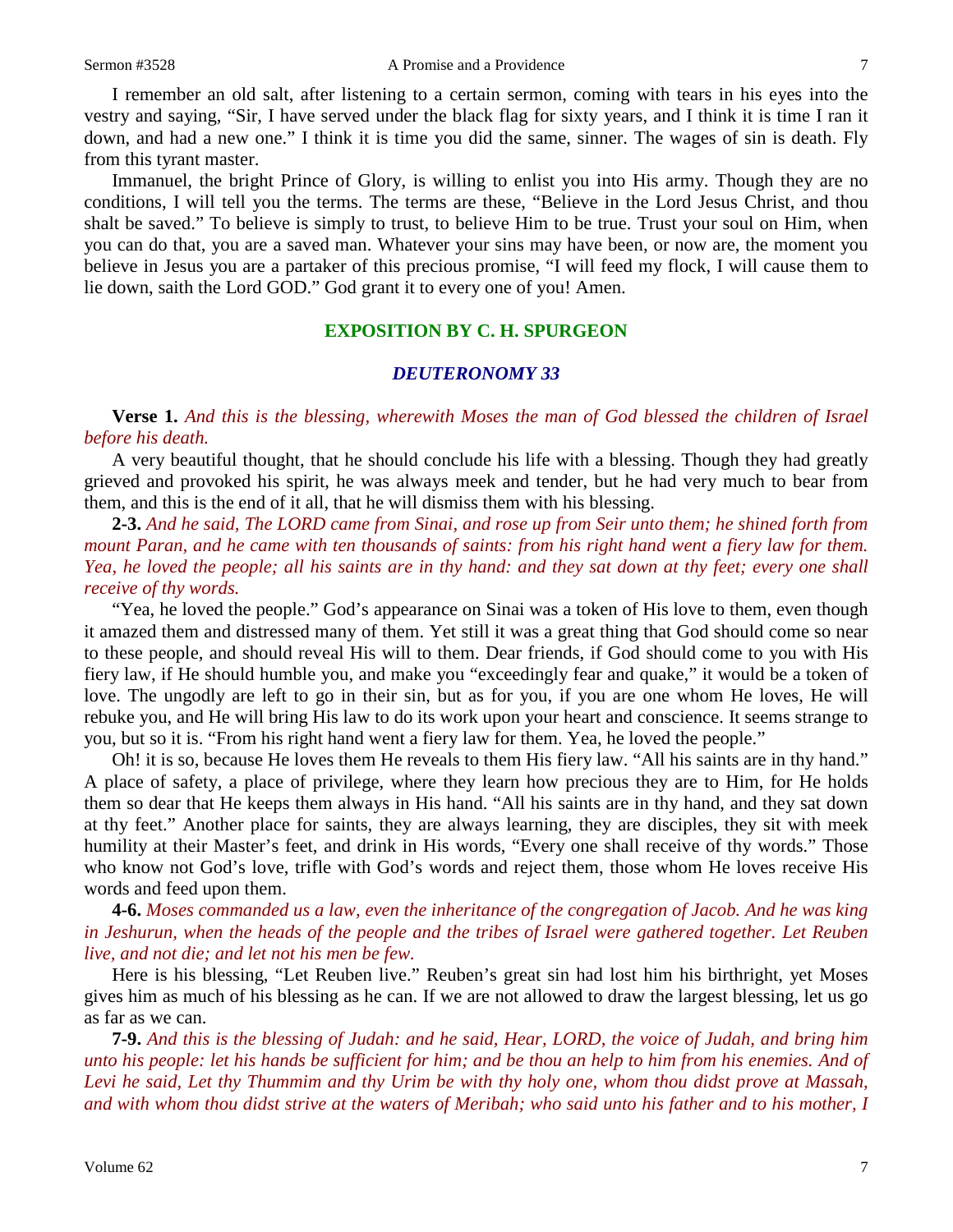# *have not seen him; neither did he acknowledge his brethren, nor knew his own children: for they have observed thy word, and kept thy covenant.*

Judah was the royal tribe—had to do much with warfare. Lord give him power in prayer! This is the peculiar benediction of those who have to lead the way in the battles of God.

In the service of God, Levi was impartial, he did not wink at sin in his dearest relatives. You remember how they took the sword, and went through the camp, and slew their own brothers when they found them guilty of idolatry, and because of this faithfulness we read, "They shall teach Jacob thy judgments, and Israel thy law." Above all things, a teacher of the truth of God must be fearless and impartial in the delivery of God's Word, then God will bless him, and it shall be said of such, "They shall teach Jacob," etc.

**10.** *They shall teach Jacob thy judgments, and Israel thy law: they shall put incense before thee, and whole burnt sacrifice upon thine altar.* 

True hearts alone can be God's priests, He will not accept sacrifices from those who will dally with His truth, and trifle with His Word.

**11-12.** *Bless, LORD, his substance, and accept the work of his hands: smite through the loins of them that rise against him, and of them that hate him, that they rise not again. And of Benjamin he said, The beloved of the LORD shall dwell in safety by him; and the LORD shall cover him all the day long, and he shall dwell between his shoulders.* 

They that have God near them are safe indeed. There is no protection in such a world as this like constant communion with God. We have to go out into a world full of all manner of evil. Go not out into the world without thy God. Let Him dwell with thee and cover thee all the day long, and so shalt thou be safe.

**13.** *And of Joseph he said, Blessed of the LORD be his land, for the precious things of heaven,—*

Oh! in a spiritual sense, what a rich blessing this is! and remember it came upon that tribe whose father was the most afflicted of all Jacob's sons. If you are an afflicted Joseph rejoice, for one of these days thou shall have the capacity for receiving great blessings.

**13.** *For the dew,—*

The Lord send us that dew tonight to rest upon our branch.

**13.** *And for the deep that coucheth beneath,—*

Those deep eternal springs out of which we drink the divine water springs.

**14.** *And for the precious fruits brought forth by the sun, and for the precious things put forth by the moon,—*

They shall have blessings both ways, in the day and in the night. Those whom God blesses, the sun doth not smite by day, nor the moon by night, but on the contrary, they are blessed both in the one and in the other.

**15-16.** *And for the chief things of the ancient mountains, and for the precious things of the lasting hills, and for the precious things of the earth and fullness thereof, and for the good will of him that dwelt in the bush:*

Oh! that we may enjoy ever the good will of God, who wills good to us, who in all His dealings with us has a good will towards us. Oh! that we may have the good will of Him that dwelt in the bush!

**16-18.** *Let the blessing come upon the head of Joseph, and upon the top of the head of him that was separated from his brethren. His glory is like the firstling of his bullock, and his horns are like the horns of unicorns: with them he shall push the people together to the ends of the earth: and they are the ten thousands of Ephraim, and they are the thousands of Manasseh. And of Zebulun he said, Rejoice, Zebulun, in thy going out; and, Issachar, in thy tents,—*

You that go much abroad in the world, God give you to rejoice in your opportunities of doing good. You that never go abroad, but live at home in the kitchen and the parlor, learn to rejoice in your tents, for there too, you have a sphere of holy service.